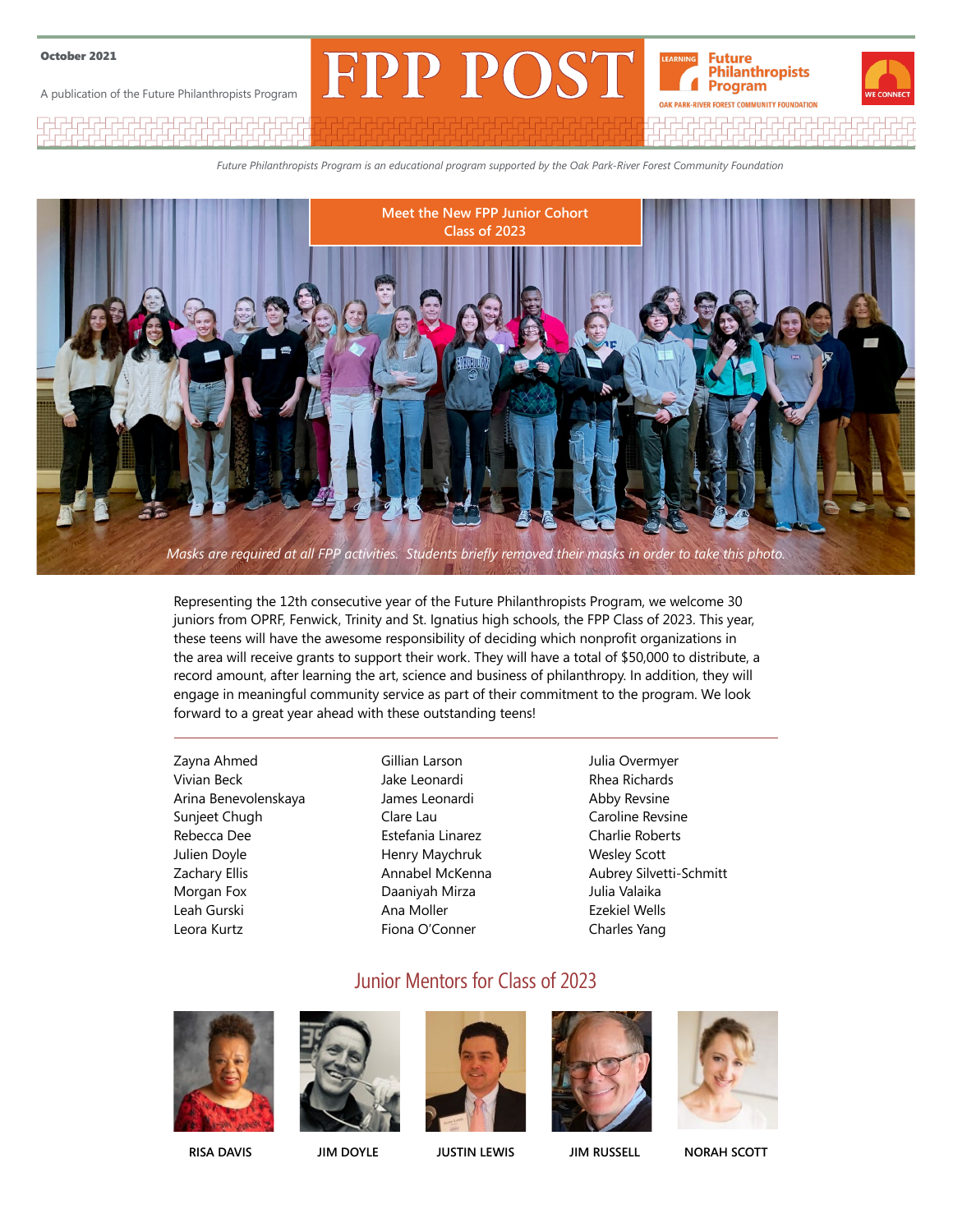



Editor's **Note** 

The disruption to our lives caused by the pandemic, which is now in its 20th month, has not spared the nonprofit sector. The Independent Sector, which just released its *"Health of the U.S. Nonprofit Sector"* report, found that 40% of nonprofits surveyed reported a loss in total revenue and, not surprisingly, 47% reported serving fewer people in 2020. Just prior to the onset of COVID-19 nonprofit organizations accounted for about 12.5 million jobs, or 10.2 % of all U.S. employment. As reported recently by the Johns Hopkins Center for Civil Society Studies, during the first three months of the pandemic (March through May 2020), nonprofits lost a conservatively estimated 1.64 million of those jobs, reducing the nonprofit workforce by 13.2% as of May 2020. However, during the next three months (June through August), about 40% of these lost jobs were recovered, thanks in part to increased philanthropic giving. September 2020 through February 2021 saw very modest job gains (about 4%) followed by more robust growth through September. According to the most recent report, **nearly 66% of the nonprofit jobs lost as of May 2020 have been recovered.** However, with an estimated 560,000 jobs still lost, the Johns Hopkins Center predicts that it will take another 12.5 months for the nonprofit sector to return to its pre-pandemic level of employment.

One in ten U.S. employees work in a nonprofit organization. That's more than the total number of workers in the manufacturing industry. In 2020, nonprofits made up nearly 6% of the U.S. GDP despite the effects of COVID-19. Supporting nonprofits in their continuing efforts to serve others is not only a moral imperative, it is an economic priority. A healthy economy depends on a healthy nonprofit sector.

Rick King, Editor Director, FPP

### News From FPP Grads

#### Claire Love, FPP '19



One of the most important things I learned during my time in FPP was to invest in my community. I learned how important it was not only to make sure that an organization is not only thriving in its current situation but how to make sure that success is sustainable.

This lesson is something that has shaped my college career at Saint Louis University (SLU) thus far. Right from the start I wanted to invest in both my campus community and St. Louis community at large so I got involved with clubs like Residence Hall Association and Overground Railroad to Literacy. In the Residence Hall Association we work to improve the community that is in residence halls, planning events and different engagement activities. I have fallen so much in love with this kind of community development that I became a resident advisor my sophomore year. In Overground Railroad to Literacy I tutor students in the St. Louis Public School system who are at risk of dropping out. Through our efforts we are trying to disrupt the school-to-prison pipeline that exists for so many of our students. It is through this program that a lot of walls have been broken between the SLU community and the larger St. Louis community.

I am currently studying abroad in Madrid, Spain. Even though I am thousands of miles away from home I have still been very intentional about investing in my community here. Living with a host family I get to experience what life as a real madrileña is like. I also have been given the opportunity to teach English classes to local adults. For so many of them, being able to speak English will allow them to advance in their careers, travel, and overall experience the world in a whole new way. So whether in Oak Park, St. Louis or Madrid the lessons I have learned from FPP are continually having an impact on me.

#### Coleman Sitzman, FPP '18



Since graduating from FPP in 2018 I have served as my fraternity's philanthropy chair at Indiana University for two semesters and I continue to sit on the philanthropy committee today. As philanthropy chair, I organized and ran two large fundraising campaigns raising over \$15,000 for SeriousFun Children's Network as well as directing our participation in the Indiana University Dance Marathon benefiting Riley Children's Hospital. Sitting on the philanthropy committee since then, I have continued to participate in the planning and oversight of numerous other fundraising campaigns and service events to help local non-profit organizations in the Bloomington area. Throughout my college career and internship process I continue to use the leadership, development, and critical thinking skills that I gained in FPP to plan campaigns, craft effective strategies for specific audiences and communicate effectively. I am currently a Senior studying Informatics with a minor in Marketing. After graduation, I intend to work in the marketing data analysis industry where I will no doubt benefit from the valuable lessons that I learned in FPP.

*More grad news on the following page*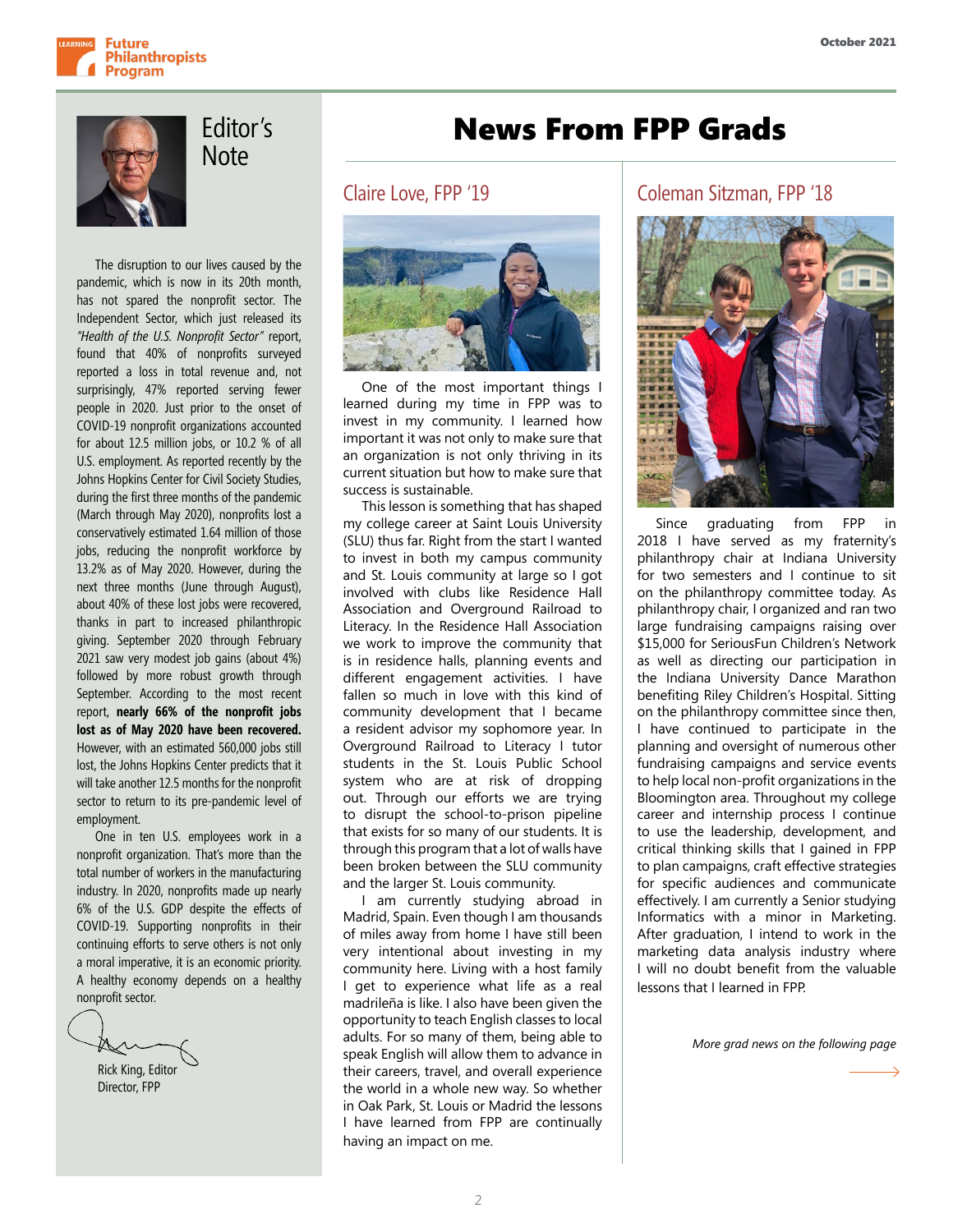

### News From FPP Grads

#### Maille O'Donnell, FPP '15

Meat is the single largest contributor to climate change and biodiversity loss. And before you stop reading – I'm not about to ask you to go vegan (but that's great, too!). Instead, I'm asking you to embrace making meat in different ways – in ways that are vastly more sustainable, safe, and resilient.



There are a number of companies, from fresh startups to the largest food companies in the world, who are working on technologies to create meat from cells and plants rather than animals. Doing so would address so many world problems – from climate change, biodiversity loss, and global hunger to antibiotic resistance, pandemic risk, and animal welfare. This new category of foods is called alternative proteins, and you're going to hear a lot more about them in the coming years as the philanthropic, government, and business communities increasingly recognize alternative proteins as a key climate solution.

At the Good Food Institute, our mission is to create a world where alternative proteins are no longer alternative. We want to make the most humane and sustainable proteins the default choice, because that is much easier than changing every single person's mind. We do this by working across the public and private sectors to drive investment, accelerate innovation, and scale the supply chain faster than market forces alone would allow.

In my role as Corporate Engagement Coordinator, I support the Corporate Engagement team's work engaging with established food manufacturers, startups, investors, and retailers to increase investment and remove bottlenecks to scale-up. We've convinced some of the largest companies in the world to develop plant-based product lines, make meaningful capital investments into cultivated meat, and carry plant-based products (for retailers and restaurants). I write our monthly industry newsletter and help manage the GFIdeas community (which is a great place to get involved if you are considering a career in alternative proteins!). I also write for our website, host events, and generally help the team stay as organized as possible.

Please reach out to me if you would like to learn more. I'll leave you with a challenge: this week, try to swap out one of your favorite foods with the plant-based version. You might be surprised by how much you like it!

(You can reach Maille at mailleo@gif.org)

# Joeisms

### Easy *doesn't* do it.



This Joeism seems appropriate at the moment in time. During this Pandemic Era we have experienced

a concurrent language epidemic manifested by the rebirth, overuse and abuse of the of the word *Just*. The word has been both mobilized and weaponized. It comes down to a question of usage.

*Just* the adjective is experiencing the rebirth as its inherent definitions of fair-minded and equitable have moved to the forefront. The challenge we face is to protect it from being used as the pathway to hyperbole and employed as the enzyme for social improvement.

The adverb *Just* presents a more slippery slope – "If we *just* do this or if we *just* do that, everything will be fine;" and in its most dangerous application: "If we could *just* go back to the way things were."

Anytime the path of life takes us down a difficult road, there is the capacity to pine for the good old days, when things were easier. They weren't. To quote Billy Joel:

> Cause the good ole days weren't Always good And tomorrow ain't as bad as it seems

*Easy doesn't do it* does not mean it cannot be done! It represents an acceptance of the difficulty, faith in the process and commitment to a positive resolution. That acceptance will make the process more realistic and the outcome contain both satisfaction and honor.

We will always be your Mentors.

"You must be careful not to rely only on your memory. It will always remember the good and repress the bad." – George Shultz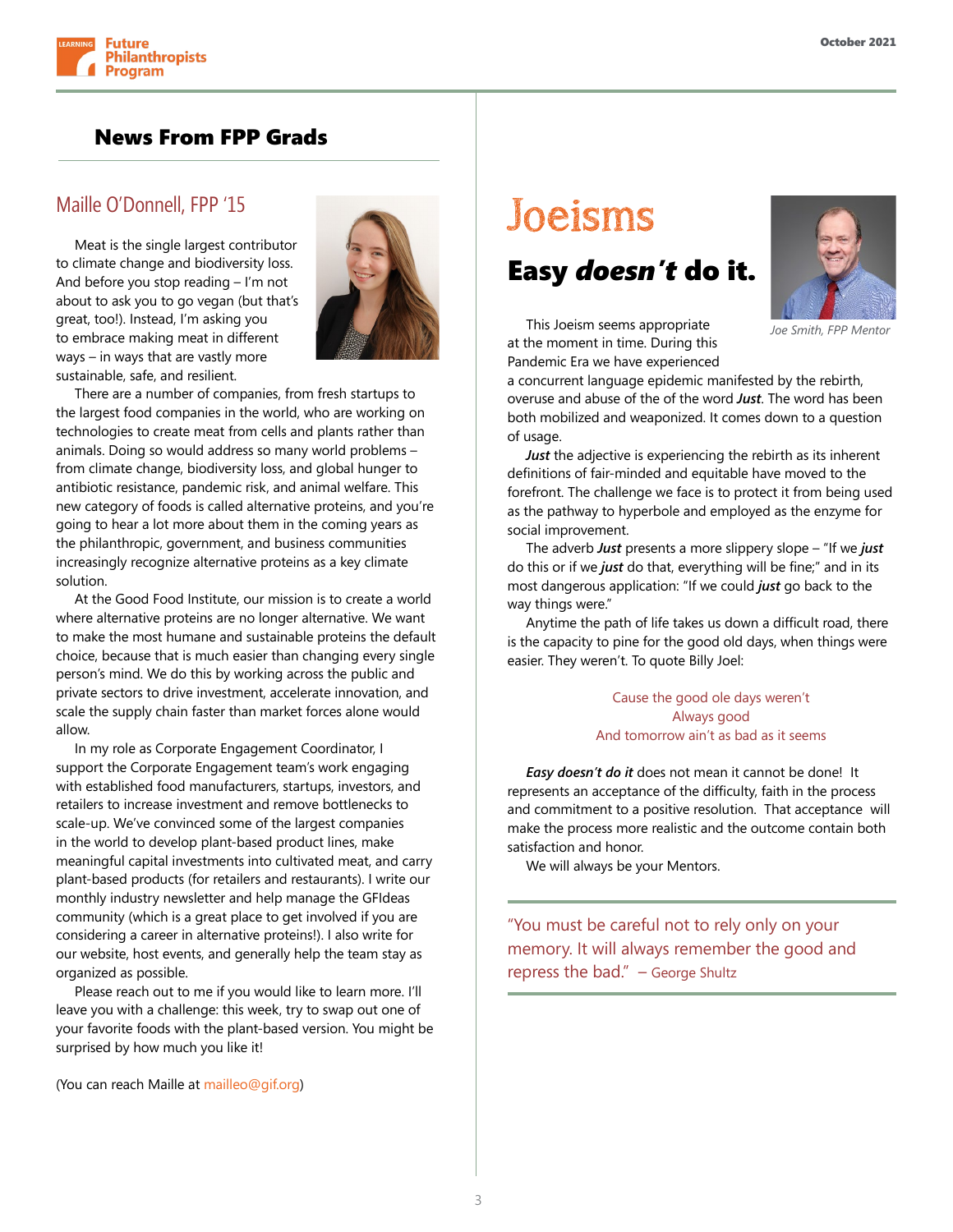

## What is an Aspiring Leader?

### How to Recognize Leadership Potential

*By Rick King*

**Critical thinking skills** – Often called judgement, critical thinking requires three things: focusing on what's most important, seeing the whole picture and committing to a course of action (decision making). Someone who exhibits good critical thinking skills is able to get to the root cause of a problem, but they also see the "whole chessboard", i.e. thinking several moves ahead by understanding how each action may affect the next. They have unwavering confidence to follow through on their decisions once made. Absent good judgement, decisiveness alone is not indicative of leadership.

**Honest self-awareness** – Often called emotional intelligence, self-awareness is the ability of a person to perceive and control the connection between their feelings (emotion) and their actions (behavior). It is about understanding the "authentic self". Leaders who demonstrate high self-awareness are seen as steady and reliable. They are willing to open up and ask questions and allow themselves to be vulnerable. They size people up quickly. They can comfortably admit that they don't have all the answers. They control their behavior and work on their bad habits.

Every organization has prized employees who perform their jobs extremely well year after year and who obtain significant knowledge and experience, often at a level that no one else in the organization possesses. Axiomatic as it may seem, however, it is not always clear that a prized employee has a propensity for high-level leadership. So, what is it that defines leadership potential? What is it that convinces you that an individual has the right stuff to become an outstanding future leader? Here are the attributes that I look for in assessing an individual's leadership potential.

#### **Builds interpersonal relationships** –

Good communication skills are essential to working effectively with others. Leaders demonstrate genuine respect for the rights of others and have the empathy to understand the emotional needs of their fellow workers. They are true to their word; they follow up on their promises. Often associated with teamwork, relationship building is essential for maintaining a harmonious workplace environment as well as for setting a developmental climate that results in high-quality work and accountability. Self-awareness skills are closely linked to communication skills.

**Demonstrates imagination** – Imagination is the linchpin of vision. Leaders with vision have the ability to imagine a different state of being, to see beyond the present, with its many distractions, and come up with big ideas. They are aided by an inquisitive mind and a resourcefulness to get the most out of what they have. Inspiration is drawn from big ideas which are the result of vision. Inspirational leaders, who tend to also be passionate and high achievers, are often skilled in the art of persuasion as well, which is essential in galvanizing followers.

You can no doubt come up with other characteristics that will discern a person's leadership potential. Integrity, or honesty, is certainly one. Integrity implies a moral compass as well. Good leaders tend to have solid ethics. Courage is another. Also called fortitude, good leaders have the ability to manage adversity. They are not likely to lose direction when facing a storm of challenges that threaten their ultimate objectives. They have an inner strength, and the patience, to work through ambiguity and uncertainty.

An aspiring leader shows early signs of their capacity and readiness to lead when they incorporate these kinds of leadership qualities and attributes. Because many of these characteristics are so difficult to measure by test, it is essential to be intentional in observing, first-hand, the aspiring leader's work. This will indicate the specific leadership skills that need to be improved or enhanced which can lead to specific professional development opportunities that can be made available.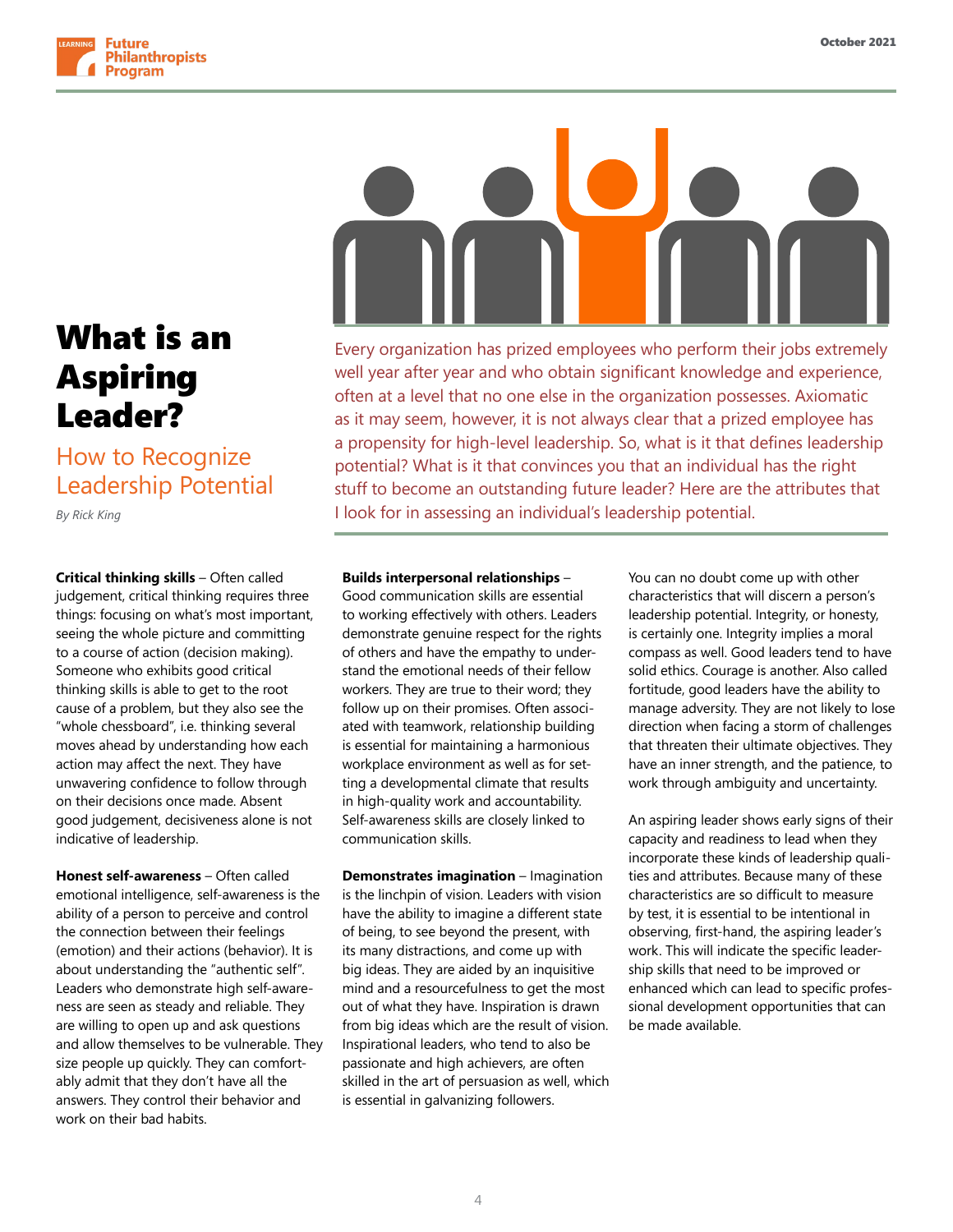

### Philanthropy's Next Gen is Starting to Make Big Changes

**EXCERPT FROM THE CENTER FOR EFFECTIVE PHILANTHROPY**

*By Michael Moody and Kevin Peterson | January 19, 2021*

It is clear that so-called "next gen donors" are not just fundamentally transforming giving, but redefining the role of philanthropy in society and rethinking what being a "changemaker" entails. Research on millennials (currently aged 24–39) overall shows that while they still give their time, talent, and treasure, they want a closer and more active relationship with the groups they support, and with other supporters. As the book Generation Impact reports, those next gen donors with the capacity for major giving — whether deriving from their own wealth creation, or due to their inheritance of a historic wealth transfer — similarly want to be more hands-on, and to learn and give with their peers. This new cohort of big donors (including Gen Xers, currently aged 40–55) embraces many of the fast-emerging, boundary-blurring innovations in how to deploy their considerable wealth for good. In fact, they are willing to change whatever they need to about accepted philanthropic practice in order to try to achieve greater impact.

 Beyond the "how" of giving, the next gen also sees the role of the philanthropic sector fundamentally differently than previous generations. They do not consider supporting traditional nonprofits to be the only way to "do good" and advance the causes they are so passionate about. As one recent commentary notes, "millennials are everyday changemakers," preferring to make intentional acts of social good in all aspects of their life — including in their careers, consumer decisions, and political activities. They want to organize movements and support campaigns. They want to use their market power — as a particularly large generational cohort — to force change — e.g., by buying sustainable or fair-trade products, or taking jobs at socially responsible companies.

In short, the rising generations of donors want to give and to create change in a variety of different ways. They see giving to nonprofits as just one option — and often not the best one.

#### Next Gen Nonprofits

It is no secret that the events of 2020 greatly impacted and reshaped the workplace. Yet those watching closely had already noted how, with millennials coming to represent the largest population in the workforce, and Gen Z hot on their heels, organizations and working norms were already being revolutionized before the crises of this past year. And nonprofit organizations were already undergoing these same changes.

Both generations were told growing up they could make a difference in this world, and as adults they are actualizing this belief. These generations see their time (as employees or volunteers) as

being as important as money to support causes they believe in. Compared to prior generations, more millennials and Gen Zers expect their professional roles and their passions to be in alignment. They are also more focused on mission and issue loyalty than on brand or organization loyalty. This means that while the next gen has a natural affinity for nonprofit careers, they don't see working for a nonprofit as the only way to do good in their professional lives. Many will prefer to work for a socially responsible, triple bottom line company, or a hybrid organization like a B Corps. This will have implications for the nonprofit workforce, of course.

These emerging generations have also grown up with an abundance of volunteer opportunities, and in many cases community service was even required of them at some point. They certainly want to give their time and talent as well as their treasure, and to do so in meaningful, direct ways.

Board service is, of course, a particularly important volunteer activity. While millennials and Gen Zers currently hold less than 17% of nonprofit board seats, according to BoardSource, they are extremely eager to increase that number substantially.

If done right, one great benefit of better engaging the next gen as nonprofit professionals, volunteers, and board members is that they can help the organization live its commitment to diversity, equity, and inclusion. This is not only because of the commitment of the next gen to these ideals, but also because of the sheer fact that younger generations are much more diverse than any that have come before. Gen Z is almost evenly split between people of color and white people.

 Millennials and Gen Zers of all financial levels have responded using all the tools in their toolbelts — and even invented some new tools. They have changed their purchasing habits to support local and BIPOC-owned businesses, joined and/or organized movements and demonstrations, used their social media to call attention to injustices and push for change, and more. Some observers are saying that the resurgence of the Black Lives Matter (BLM) movement in 2020 will be a generation-defining influence on Gen Z.

These next gen responses to 2020 are not one-time actions or temporary reactions to an unusual time. They are illustrations and expressions of where the next gen intends to take philanthropy in the coming decades. And these changes that the next gen is bringing will require fundamental adaptation in the field.

Philanthropy will not "return to normal" after 2020. Because of the next gen, it will never be the same.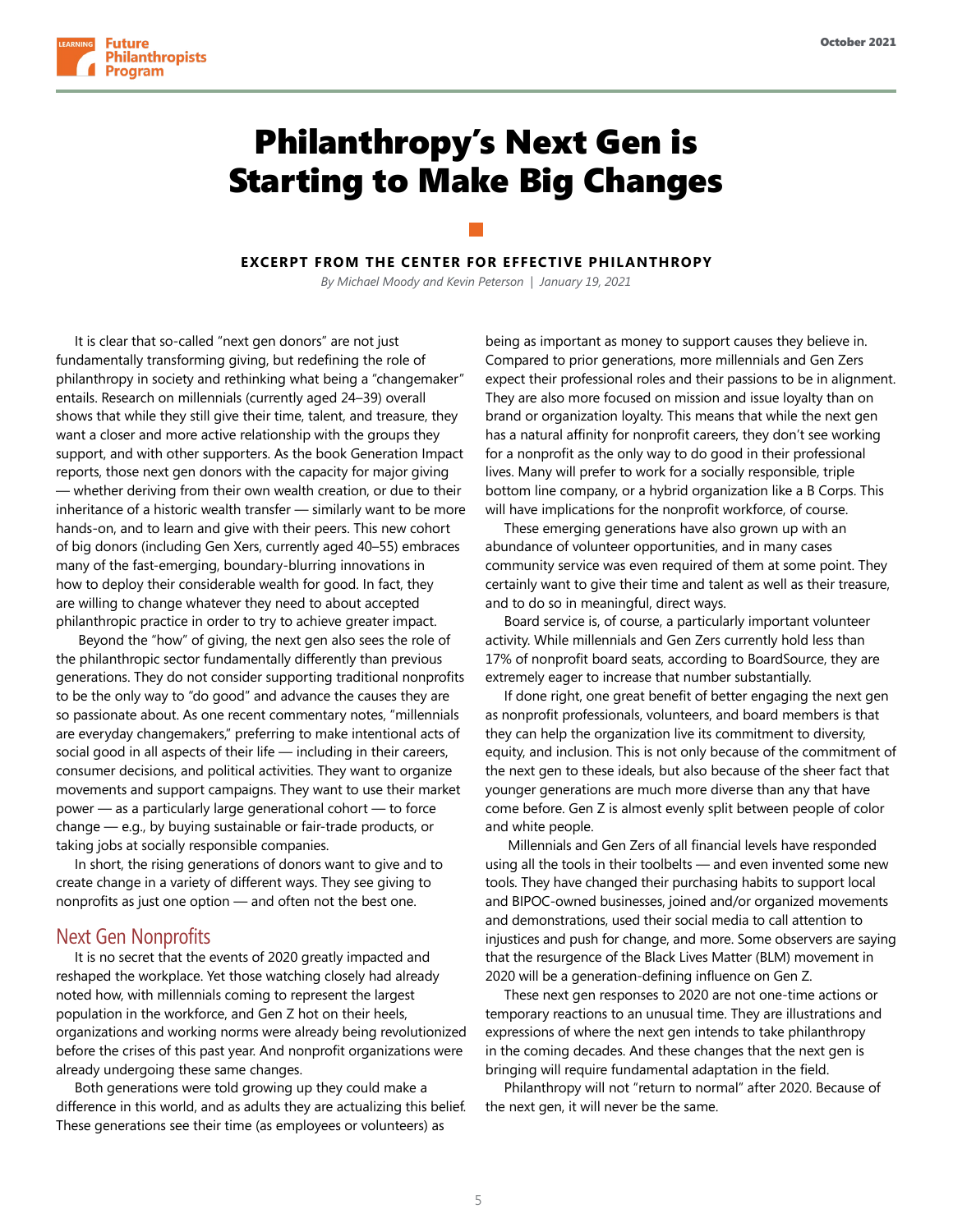

### Watch the Debate: How Senate Bill to Speed Up Giving Would Work

#### **EXCERPT FROM THE CHRONICLE OF PHILANTHROPY**

*By Stacy Palmer | September 16, 2021* 



A Senate bill to speed the flow of money from donors and foundations to charities has split the nonprofit world.

The measure, called the **Accelerating** 

**Charitable Efforts Act**, would affect charities, foundations, and donors in different ways.

Demand for changes to federal legislation has been growing as trillions of dollars sit in private foundations and, increasingly, in donor-advised funds.

Underlying the debate over the bill are questions about federal tax policy. Some argue that it is not doing enough to encourage donors to support charities and the communities they serve, yet many also recognize that philanthropies need to keep some dollars in waiting to be ready for future catastrophes.

The measure, sponsored by Angus King of Maine and Charles Grassley of Iowa, would:

• Allow donors to get an upfront tax deduction for donor-advisedfund deposits if they distribute the money within 15 years.

Alternatively, donors could choose to delay the income-tax deductions and have 50 years to distribute their charitable funds. Donors could still

receive immediate capital-gains and estate and gift-tax savings.

- Waive foundations' annual excise tax of 1.39 percent of their net investment income in any year in which their payout tops 7 percent of assets. Private foundations created after the legislation takes effect could be exempt from the tax if they agree to give away all assets within 25 years.
- Excuse community foundations' donor-advised funds worth \$1 million or less from the reporting rules. Accounts larger than \$1 million at community foundations would have to be distributed in 15 years or would have to contribute at least 5 percent a year.
- Prohibit foundations from meeting their payout obligations by paying salaries or travel expenses of foundation family members, as they can now.

"Instead of praising people for being resilient, change the systems that make them vulnerable."

Dr. Muna Abdi, Social Activist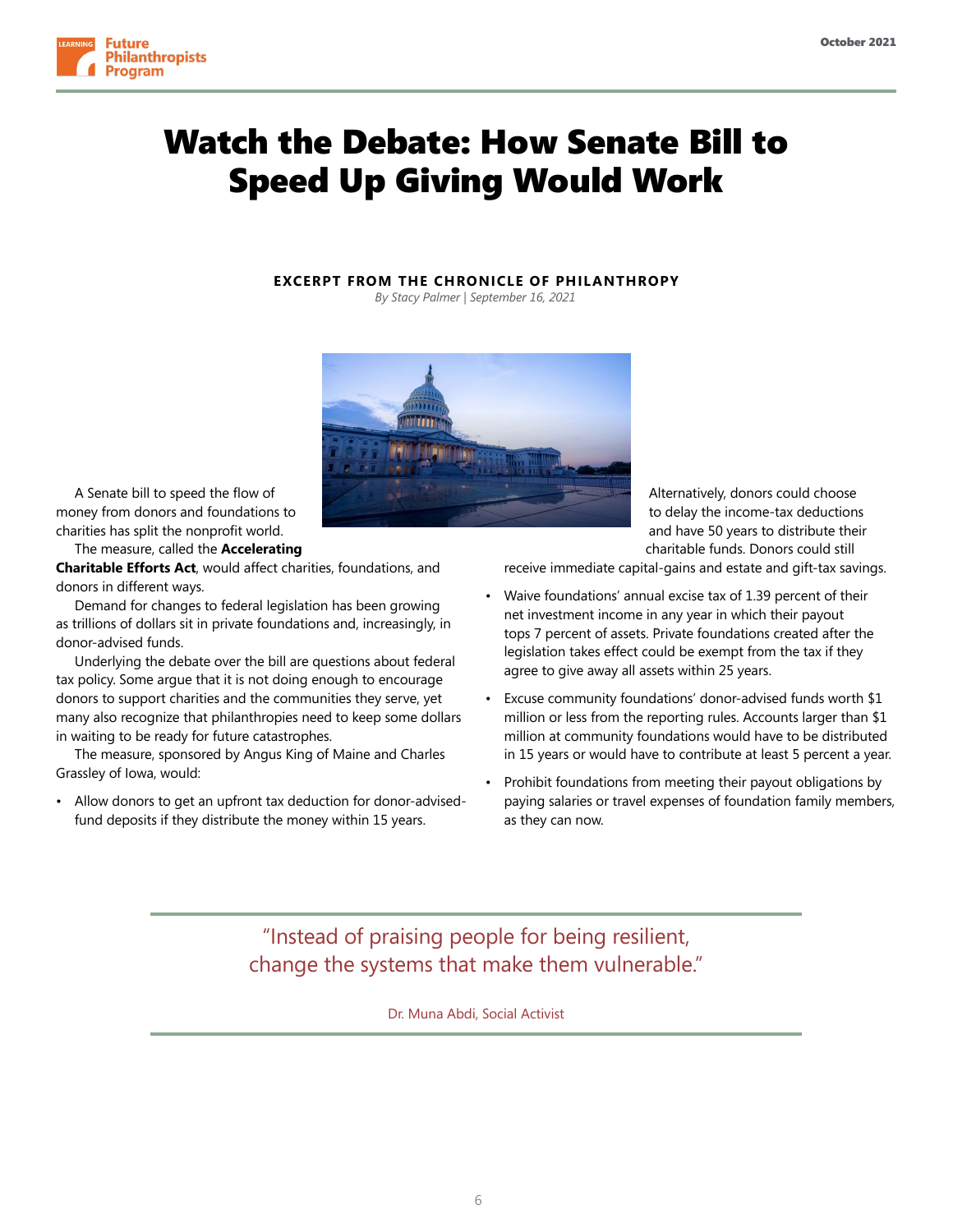



### Declining Giving Rates Should Catalyze the Philanthropic and Nonprofit Sectors

#### **EXCERPT FROM THE CENTER FOR EFFECTIVE PHILANTHROPY**

*By Phil Buchanan | August 19, 2021*

The American tradition of philanthropic giving should not be taken for granted, in part because it may well be in real jeopardy.

"What's the problem?," you might ask. After all, charitable giving reached an all-time high in 2020 – some \$471.4 billion given, according to Giving USA.

For the second year in a row, Independent Sector has published original findings on trust in civil society from a research study conducted in partnership with Edelman Data & Intelligence. The 2021 Independent Sector Trust in Civil Society survey finds, overall, that trust across all institutions is declining, but a majority of Americans remain confident in the ability of the nonprofit and philanthropic sector to strengthen U.S. society.

Specifically, the survey reveals increased confidence (84% in 2021) in the ability of nonprofits to strengthen society, and that Americans support nonprofits in helping the most vulnerable, making change, and setting a good example for others. Confidence also increased in philanthropy (65% in 2021) among Americans. On the question of trusting nonprofits and philanthropy (corporations, private foundations, and high-net worth individuals) to do what is right, the net nonprofit trust level stayed relatively the same at 45 points in 2021, but trust in philanthropy dropped to 4 points in 2021.



"Understanding these findings is critical because public trust continues to be the currency of the nonprofit sector to support healthier and more equitable communities. We know increased engagement leads to more trust," said Daniel J. Cardinali, president and CEO of Independent Sector. "We need to use this data about trust and confidence so we can emerge from the COVID-19 pandemic stronger than before and to address racial injustice, environmental sustainability, and economic challenges. All communities, including communities of color, need to thrive in the United States."

For this second annual report, Edelman Data & Intelligence conducted two national surveys (one focusing on nonprofits with 5,000 Americans ages 18+ and one examining philanthropy with 3,000 Americans ages 18+) to assess the general population's trust in the sector (nonprofits and / philanthropy) and examine factors that drive trust.

Indiana University's Lilly Family School of Philanthropy reported in June that the percentage of households giving to charity fell to 49.6 percent in 2018 – the most recent year for which the School has data – down from the mid 60s during 2000-2008. Also this summer, Independent Sector, working with the Edelman Trust, reported on polling of the American public showing "a small drop in trust in nonprofits and a more significant decline for philanthropy."

So the warning signs are flashing and we should take heed. Broad philanthropic participation is crucial as it offers nonprofits diversified revenue streams that increase their independence. There is also important legitimacy conferred, especially for communityrooted organizations, by a robust and diverse donor population that includes more than just big foundations or the wealthy.

Participation matters for our democracy: community-based nonprofits are places where citizens are able to come together across ideological, racial, and economic lines to support organizations whose missions inspire them. The decline in participation in the great American tradition of giving back should concern all of us.